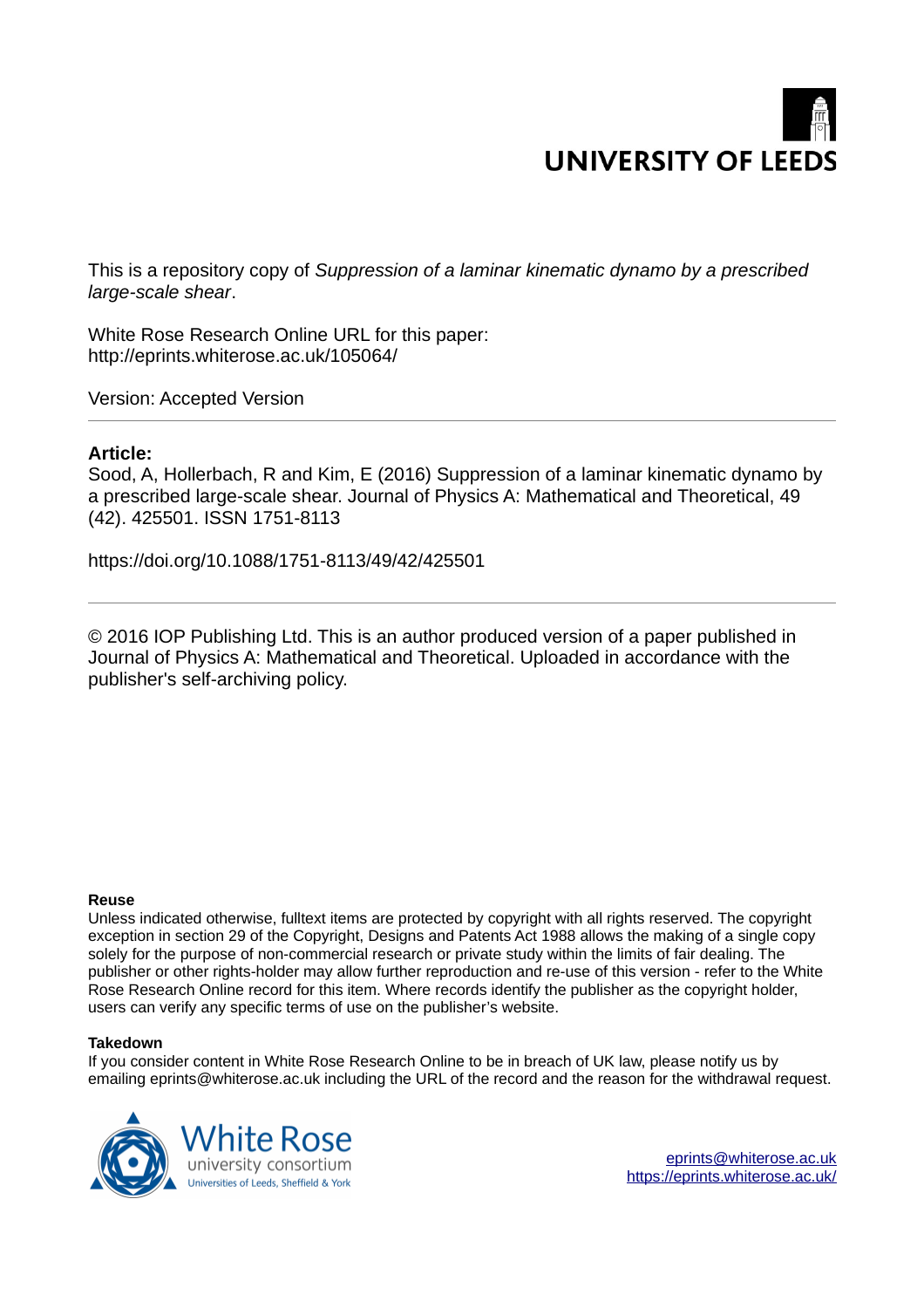# Suppression of a laminar kinematic dynamo by a

# prescribed large-scale shear

# Aditi Sood1, Rainer Hollerbach2, Eun-jin Kim1

1 School of Mathematics & Statistics, University of Sheffield, Sheffield S3 7RH, UK 2 School of Mathematics, University of Leeds, Leeds LS2 9JT, UK

Abstract. We numerically solve the magnetic induction equation in a spherical shell geometry, with a kinematically prescribed axisymmetric flow that consists of a superposition of a small-scale helical flow and a large-scale shear flow. The small-scale flow is chosen to be a local analog of the classical Roberts cells, consisting of strongly helical vortex rolls. The large-scale flow is a shearing motion in either the radial or the latitudinal directions. In the absence of large-scale shear, the small-scale flow operates very effectively as a dynamo, in agreement with previous results. Adding increasingly large shear flows strongly suppresses the dynamo efficiency, indicating that shear is not always a favourable ingredient in dynamo action.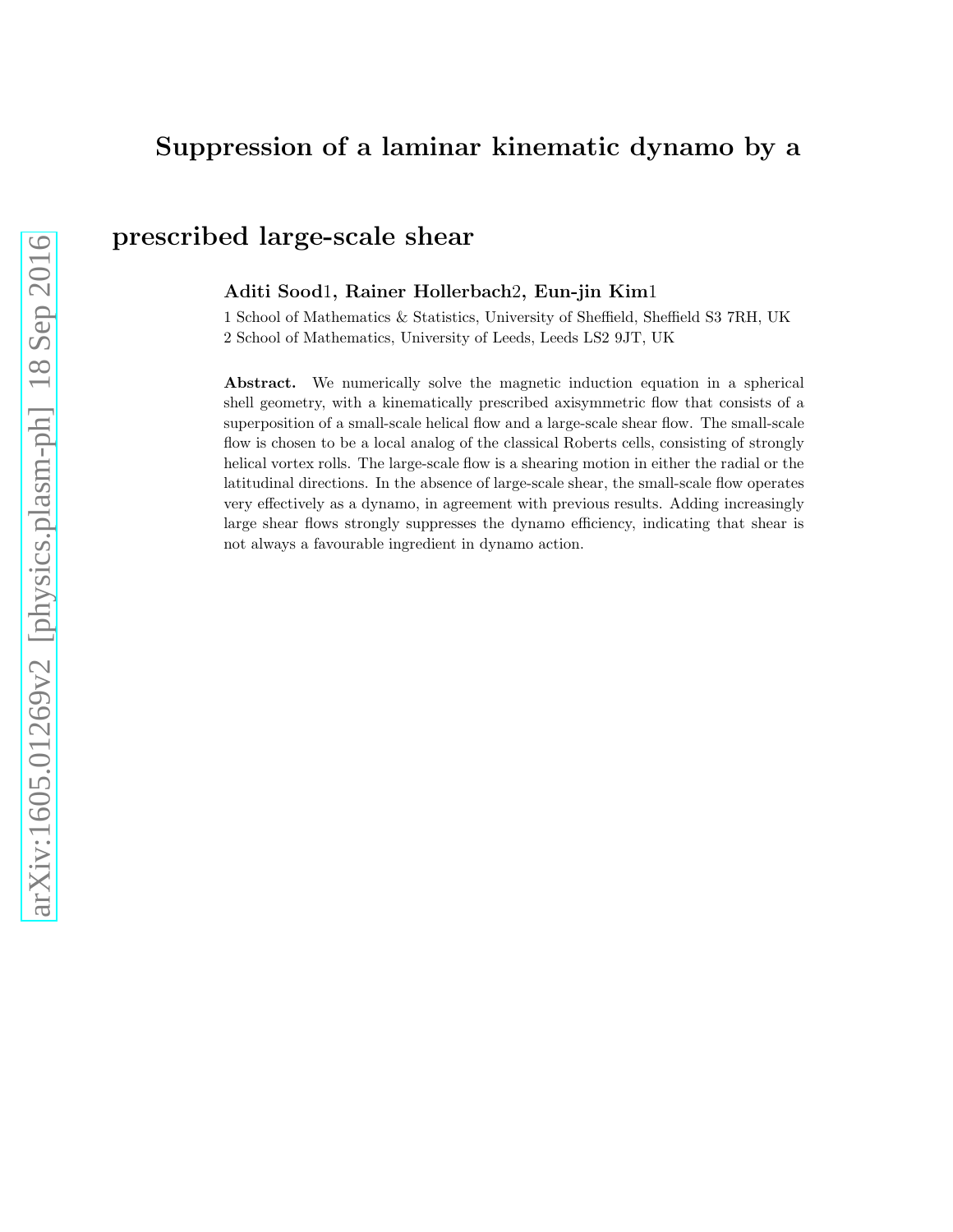#### 1. Introduction

Many astrophysical objects such as planets or stars possess magnetic fields. The origin of all of these fields is believed to be via so-called dynamo action, whereby the motion of electrically conducting fluid maintains the field against the otherwise inevitable ohmic decay. The full problem involves nonlinearly coupled partial differential equations for the evolution of both the magnetic field and the fluid flow, with each affecting the other. Despite the complexity of this process, numerical solutions have by now progressed to the point where quite detailed and realistic models of different dynamos are routinely being computed [\[1,](#page-10-0) [2,](#page-10-1) [3\]](#page-10-2). Although dynamos in different astrophysical objects are often very different in many important details, there are nonetheless a few basic ingredients that occur often enough to warrant studying their effects in isolation. Two of these are small-scale helical motions and large-scale shear flows. In this work we will study a kinematically prescribed flow that consists of a superposition of these two. Although simply prescribing the flow, rather than self-consistently solving for it, is of course a simplification of the full problem, this approach has a considerable merit of elucidating the key role of helicity and shear flows and the interaction between different competing effects, which are often difficult to differentiate in a more complete model.

<span id="page-2-0"></span>The idea that the helicity, or handedness, of a flow can be a critically important ingredient in dynamo theory is familiar since the so-called mean-field theory was developed in the 1960s (e.g. [\[4\]](#page-10-3)), in which certain averages are taken, and an  $\alpha$ -effect is extracted that is directly proportional to the helicity of the small-scale flow structures. This  $\alpha$ -effect can then drive a large-scale dynamo. One particularly simple flow for which the theory can be thoroughly developed is the Roberts flow  $[5, 6]$  $[5, 6]$ , consisting of a plane-periodic array of helical vortices. A time-periodic version of the Roberts flow [\[7\]](#page-10-6) has also proven invaluable in studying the distinction between slow and fast dynamos; a necessary condition for fast dynamo action, in which the magnetic field grows on the fast advective timescale rather than the slow diffusive timescale (or any intermediate timescale) is that Lagrangian particle paths be chaotic [\[8\]](#page-10-7), which in a flow that depends on x and y but not z requires the flow to also depend on t. Another adaptation of a Roberts-type flow was by [\[9\]](#page-10-8), who fitted a similar array of small-scale cells into a spherical shell. The motivation for this is to introduce a natural largest scale, unlike in plane-periodic geometry, where the largest scale is effectively infinite.

Another ingredient that can play an important role both in dynamo theory generally as well as in particular situations such as the solar tachocline [\[10\]](#page-10-9), accretion disks [\[11\]](#page-10-10) or entire galaxies [\[12\]](#page-10-11) is a large-scale shear. At its most basic, in what is known as the  $\omega$ -effect, a shear flow can simply take an existing magnetic field and stretch it out, thereby producing a field component along the direction of the shear. A vast number of numerical models [\[13,](#page-10-12) [14,](#page-10-13) [15,](#page-10-14) [16,](#page-10-15) [17,](#page-10-16) [18,](#page-10-17) [19,](#page-10-18) [20,](#page-10-19) [21,](#page-10-20) [22,](#page-10-21) [23\]](#page-10-22) include various large-scale shearing motions, and find that it enhances the dynamo efficiency, in flows both with and without helicity. However, numerous other studies [\[25,](#page-10-23) [26,](#page-10-24) [27,](#page-10-25) [28\]](#page-10-26) find that shear can also be detrimental to dynamo action, for example by disrupting critically important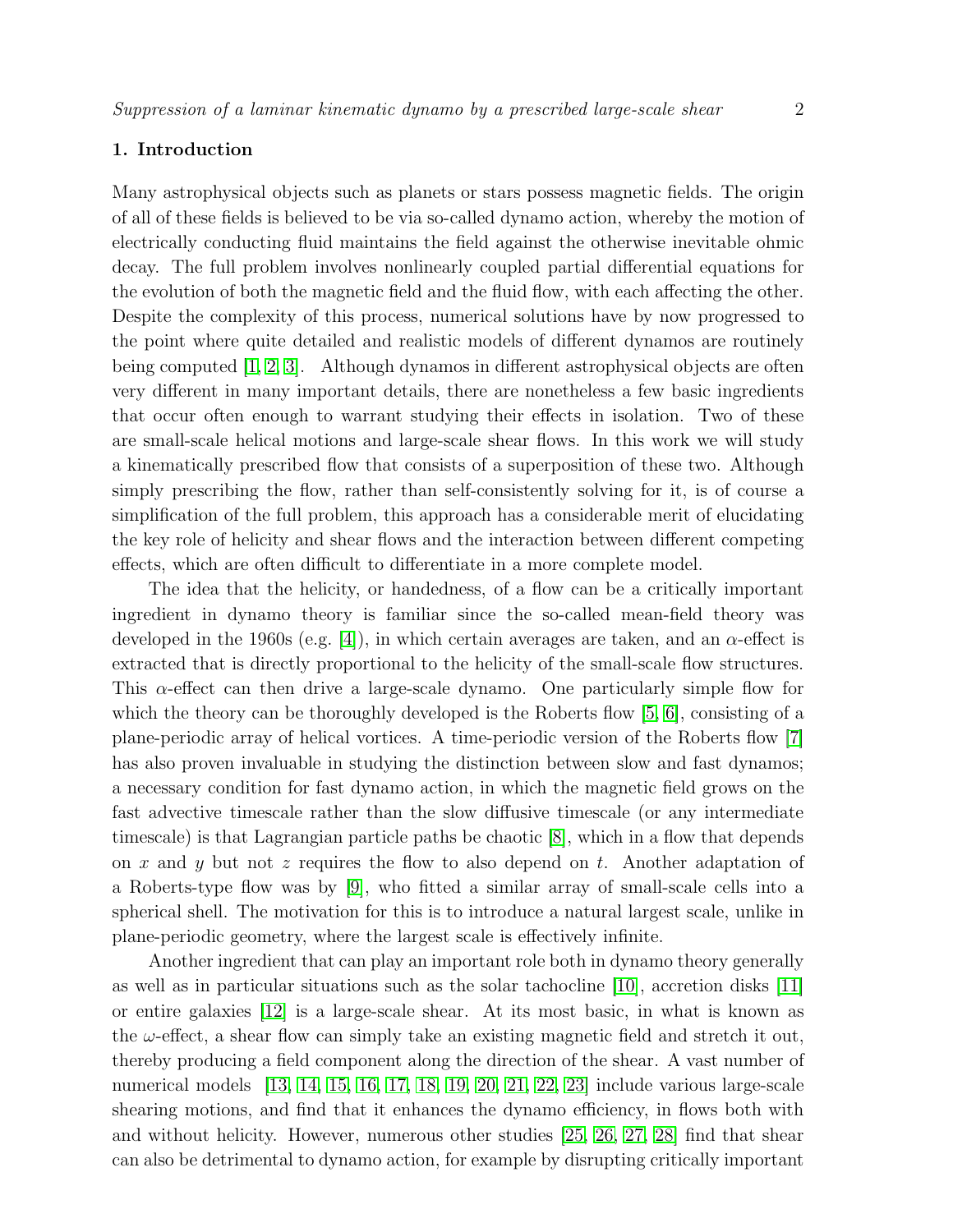phase relationships between different small-scale cells. Yet another study [\[29\]](#page-10-27) finds that shear may enhance large-scale fields but suppress small-scale ones.

It is these conflicting possibilities regarding the effect of a large-scale shear that motivate our work. Specifically, we start with a spherical shell cellular flow similar to that of [\[9\]](#page-10-8), add to it large-scale shear flows of increasing strength, and consider the dynamo action of these kinematically prescribed flows. By examining the growth rate curves, as functions of magnetic Reynolds number, we show that at least for these small-scale flows, the addition of a large-scale shear always suppresses the dynamo efficiency. We also examine the spatial structures of the resulting eigenmodes, as well as the corresponding magnetic energy spectra, and explore the influence of the shear on these.

# 2. Governing Equations

In the framework of kinematic dynamo theory, we solve the induction equation

$$
\frac{\partial \mathbf{B}}{\partial t} = \nabla \times (\mathbf{U} \times \mathbf{B}) + R_m^{-1} \nabla^2 \mathbf{B}
$$
 (1)

in a spherical shell. The magnetic Reynolds number  $R_m = UL/\eta$ , where U is a characteristic velocity scale, L a characteristic length scale (taken to be the outer radius of the shell), and  $\eta$  is the magnetic diffusivity of the fluid. The prescribed velocity field U is axisymmetric, and consists of a super-position of a small-scale helical flow and a large-scale shear flow.

The small-scale flow has the form  $\nabla \times (\psi \hat{\mathbf{e}}_{\phi}) + v \hat{\mathbf{e}}_{\phi}$ , where the meridional circulation  $\psi$  and the azimuthal velocity v are given by

$$
\psi = \frac{1}{N_{\theta}} r \sin \left( \frac{(r - r_i)}{(r_0 - r_i)} N_r \pi \right) \sin \theta \cos \theta \cos(N_{\theta} \theta), \tag{2}
$$

$$
v = \sin\left(\frac{(r - r_i)}{(r_0 - r_i)} N_r \pi\right) \sin\theta \cos(N_\theta \theta). \tag{3}
$$

This flow is very similar to one of the flows considered by [\[9\]](#page-10-8), and consists of small-scale cells that are local analogs of the classical Roberts flow [\[5,](#page-10-4) [6\]](#page-10-5). The parameters  $N_r$  and  $N_{\theta}$  specify the number of cells in the r and  $\theta$  directions, respectively; we will here always take  $N_{\theta} = 4N_r$ , which yields cells that are very close to round. Note also that these flows have  $O(1)$  magnitude, and hence a turnover time  $\sim N_r^{-1}$  for the small cells.

The main difference between this flow and the previously considered [\[9\]](#page-10-8) flow is the additional factor of  $\cos \theta$  in  $\psi$ . Without this factor the helicity of the flow would be equatorially symmetric; with it included we see that  $\psi$  is anti-symmetric, v is symmetric, and the helicity is then also anti-symmetric. There are two reasons for modifying the flow in this way. First, it is simply of interest to see whether the previous results [\[9\]](#page-10-8) continue to hold even if the small-scale flow is only strongly helical in each hemisphere separately, but with zero net helicity. Second, taking  $\psi$  to be anti-symmetric and v symmetric allows for the familiar separation of B into dipole and quadrupole symmetries, and is thus numerically convenient.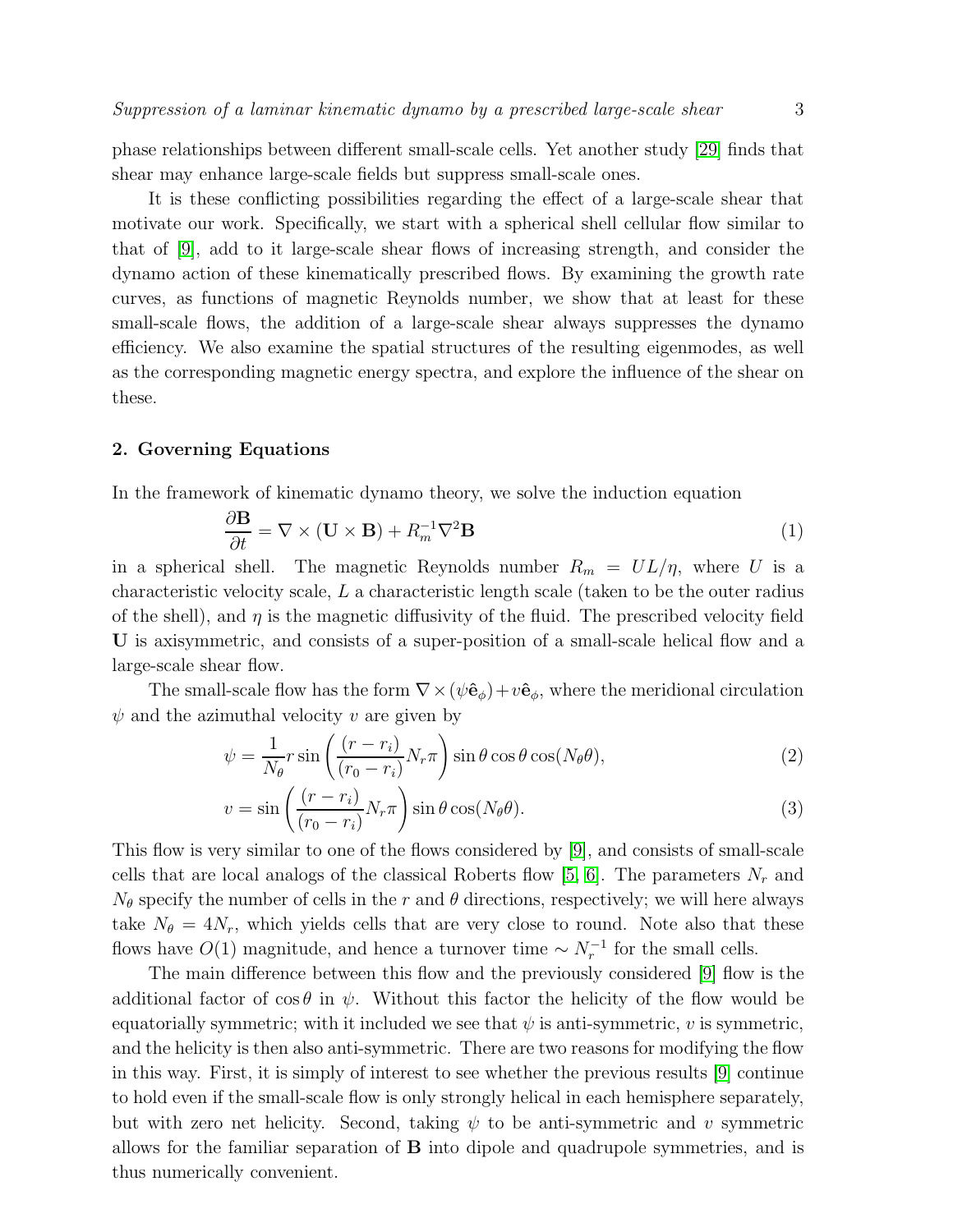Suppression of a laminar kinematic dynamo by a prescribed large-scale shear 4

Turning next to the large-scale shear flow, this is of the form  $S r \sin \theta \Omega$ , where the two choices for the angular velocity  $\Omega$  are

$$
\Omega_1 = (r - 0.75), \qquad \Omega_2 = (\cos^2 \theta - 0.5). \tag{4}
$$

That is,  $\Omega_1$  represents a shear purely in the radial direction, whereas  $\Omega_2$  represents a shear purely in the latitudinal direction (but still equatorially symmetric, to preserve the dipole/quadrupole decoupling for  $\bf{B}$ ). The constants in each case, 0.75 and 0.5, correspond to solid-body rotation, and hence have no effect other than to choose a coordinate system where the average value of  $\Omega$  is comparatively small. We emphasize also that both the small-scale and the large-scale flows are simply prescribed, rather than being solutions of the Navier-Stokes equation. If U were evolved according to the Navier-Stokes equation, both components would inevitably be far more complicated, and furthermore each would significantly affect the other. By kinematically prescribing U we are able to avoid this mutual interdependence, and thereby isolate the effect of increasing shear on the dynamo action of the small-scale flow.

To summarize, we solve Eq. [\(1\)](#page-2-0) in a spherical shell with radii  $r_i = 0.5$  and  $r_o = 1$ , with the total flow given by

$$
\mathbf{U} = \nabla \times (\psi \hat{\mathbf{e}}_{\phi}) + v \hat{\mathbf{e}}_{\phi} + S r \sin \theta \, \Omega, \tag{5}
$$

and  $\psi$ , v and  $\Omega$  as above. Each choice of flow, Flow1 in the presence of radial shear,  $\Omega_1$ , and Flow2 in the presence of latitudinal shear,  $\Omega_2$ , is therefore completely specified by the two parameters  $N_r$ , measuring the number of cells in the radial direction, and S, measuring the strength of the large-scale shear. (Note incidentally that according to this definition the magnetic Reynolds number  $R_m$  is based on the magnitude of the small-scale flow; a 'large-scale flow Reynolds number' would require multiplying  $R_m$  by S.)

Because the flow U is axisymmetric, B decouples into distinct  $\exp(im\phi)$  azimuthal modes, each of which further decouple into dipole and quadrupole equatorial symmetries as noted above. In fact, the two symmetries always behaved very similarly, so only dipole results will be presented in detail here. The further details of the numerical solution are exactly as in  $|9|$ , see also  $|30|$ . Resolutions up to 300 Chebyshev polynomials in r and 400 Legendre functions in  $\theta$  were used, and were carefully checked to ensure fully resolved solutions. See Table 1 for sample convergence results at different resolutions. Typical time-steps used were  $O(10^{-3})$ , and all solutions were run sufficiently long to allow the dominant eigenmode to emerge.

# 3. Results

Figure 1 shows growth rates for the two cell sizes  $N_r = 5$  and 10, and shear parameter  $S = 0$  (so small-scale cells only) and  $S = 3$  for the two shearing options. The  $S = 0$  results are exactly as one might expect: for increasing  $R_m$  the growth rates first increase, then eventually decrease again, as they must for a slow dynamo (since the flow is independent of time). There is also a smooth progression to higher azimuthal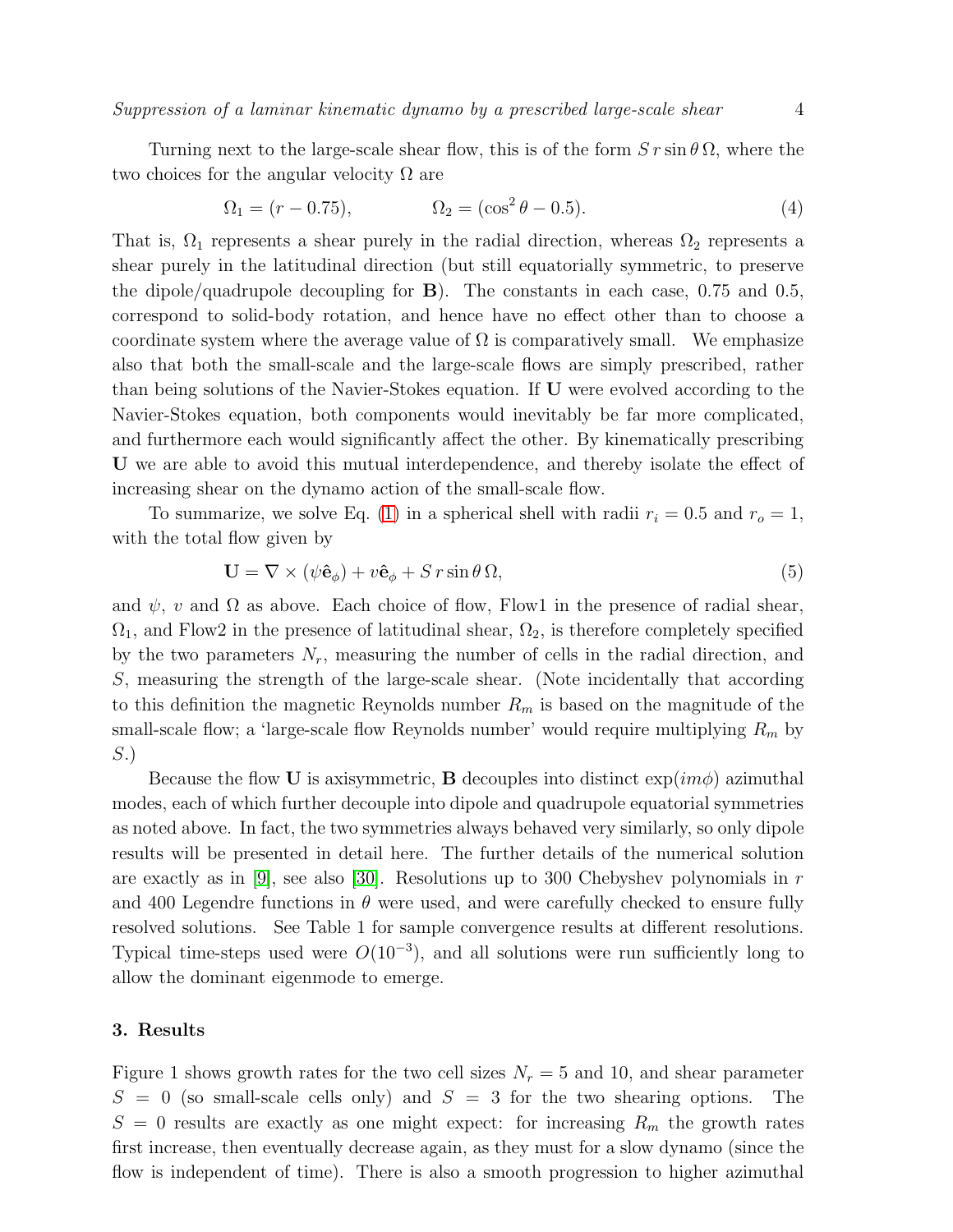|    |  | $120 \times 240$ $140 \times 280$ $160 \times 320$ $180 \times 360$ $200 \times 400$ |       |       |       |       |
|----|--|--------------------------------------------------------------------------------------|-------|-------|-------|-------|
|    |  | 0.848                                                                                | 0.824 | 0.787 | 0.770 | 0.762 |
|    |  | 0.681                                                                                | 0.604 | 0.563 | 0.543 | 0.530 |
| 10 |  | 1.054                                                                                | 1.047 | 1.042 | 1.038 | 1.036 |
| 10 |  | 1.293                                                                                | 1.201 | 1.267 | 1.228 | 1.245 |

Table 1: Growth rates for the  $N_r = 5$  and 10 flows, with shear parameter  $S = 7$  for either  $\Omega_1$  or  $\Omega_2$ , as indicated. For the five resolutions given, the first quantity is the number of Chebyshev polynomials in  $r$ , and the second is the number of Legendre functions in θ. The azimuthal wavenumber  $m = 10$  for all four rows; other values of m have similar convergence properties.  $R_m = 10^4$  for all results; smaller values typically converged even more quickly.

wavenumbers  $m$  being the most dominant modes. These results are broadly similar to the previous results [\[9\]](#page-10-8), including the feature that  $N_r = 10$  has a maximum growth rate significantly greater than  $N_r = 5$  does. This is because the turnover time of a small cell decreases with  $N_r$  while the effective growth rate should be measured in units of turnover time, rendering the effective growth rate (measured in turnover time units) comparable in  $N_r = 5$  and 10 cases. Another conclusion is that flows such as these, with strong helicity in each hemisphere, but zero net helicity, still behave much the same as the previous flows with helicity of the same sign everywhere. Turning next to the  $S = 3$  sheared cases, the most significant conclusion is that the growth rates are strongly reduced in every case. Furthermore,  $N_r = 5$  curves are far less smooth than they were for  $S = 0$ . This seems to indicate transitions between different eigenmodes due to shear flow – for  $S = 0$  the dominant eigenmode always remains the same mode, and just gradually evolves as  $R_m$  is increased. The  $N_r = 10$  curves also exhibit this mode switching to a certain degree, but considerably less.

Specifically, in addition to the overall reduction in the growth rate, we see a nonmonotonic dependence of the growth rate on  $R_m$ , accompanied by the shift of the location for the maximum growth rate and/or by the appearance of peaks for secondary maxima. This irregular behaviour is more pronounced in the case of  $N_r = 5$  than  $N_r = 10$ . In order to understand this, it is useful to recall that a large-scale shear flow accelerates the formation of small scales by distorting small scale structures, thereby facilitating the dissipation of small scales by ohmic diffusion [\[31,](#page-10-29) [26\]](#page-10-24).

<span id="page-5-0"></span>Quantitatively, the effective dissipation rate of small scales is given by the decorrelation rate  $1/\tau_{\Delta}$ , by weighting the ohmic dissipation rate  $\gamma_{\eta} = k^2/R_m$  for the mode with wavenumber k by shear strength  $S_*$  as follows [\[31\]](#page-10-29). That is, in the absence of a shear flow, the dissipation rate of a mode with wavenumber k is given by  $\gamma_{\eta} = k^2/R_m$ . In the presence of a shear flow with an effective shear parameter  $S_{*}$ , the dissipation rate of a k mode is faster than  $\gamma_{\eta}$  for sufficiently large  $S_{*}$  as a shear flow accelerates the formation of small scales which are then dissipated by Ohmic diffusion. This faster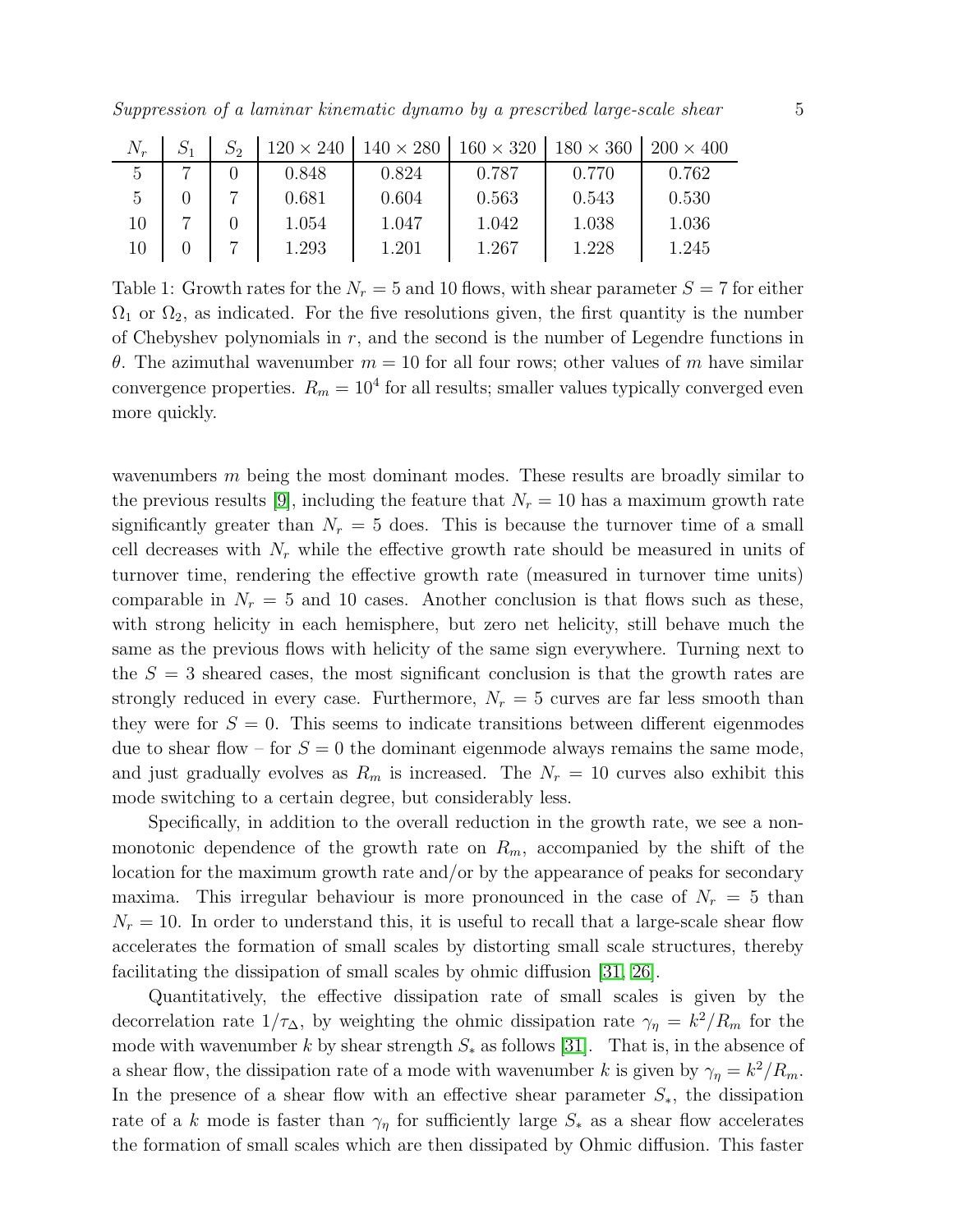<span id="page-6-0"></span>

<span id="page-6-2"></span><span id="page-6-1"></span>Figure 1: Growth rate curves as functions of  $R_m$ . The top row has  $N_r = 5$ , the bottom row  $N_r = 10$ . In each row the first panel has  $S = 0$ , so no large-scale shear at all, the second panel has the shear  $\Omega_1$ , and the third panel has the shear  $\Omega_2$ , each with amplitude  $S = 3$ .

dissipation rate is estimated by the decorrelation rate  $\tau_{\Delta}^{-1}$  given by

$$
\tau_{\Delta}^{-1} = [\gamma_{\eta} S_{*}^{2}]^{1/3} = [\frac{k^{2}}{R_{m}} S_{*}^{2}]^{1/3}.
$$
\n(6)

In Eq. [\(6\)](#page-5-0),  $S_*$  is the effective shear measured in the unit of the characteristic time of small-scale cells

$$
S_* = S/N_r,
$$

and k is the wavenumber  $k \sim m/0.75$  (by using the mean radius of the shells). In the limit of strong shear  $S_* > k^2/R_m$ , the shear-weighted decorrelation rate is much larger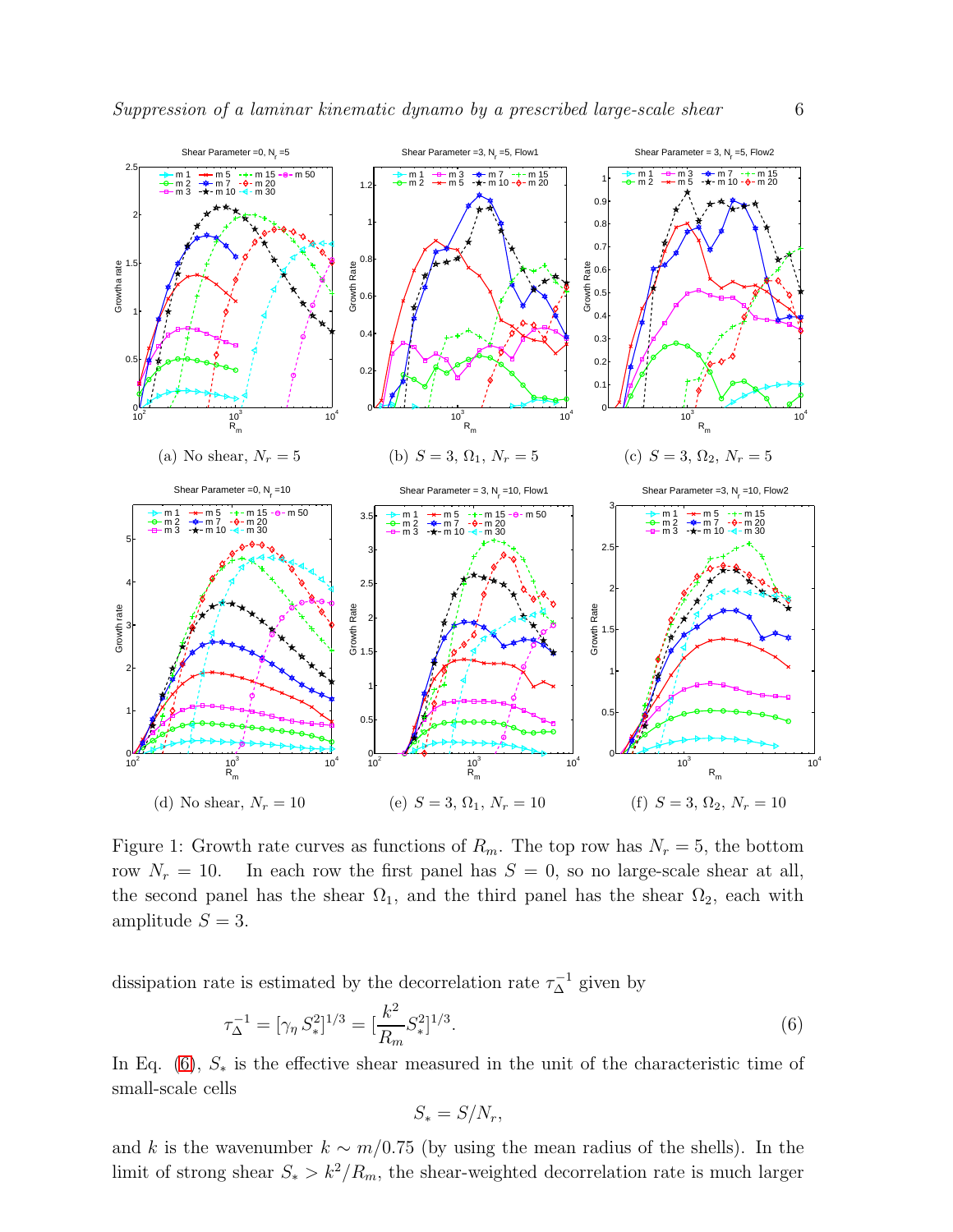Suppression of a laminar kinematic dynamo by a prescribed large-scale shear 7

than the ohmic dissipation rate, leading to the effectively *smaller* Reynolds number  $R_m^*$ , defined by the following equality

$$
\frac{k^2}{R_m^*} = \left[\frac{k^2}{R_m} \frac{S^2}{N_r^2}\right]^{1/3},\tag{7}
$$

or, alternatively

$$
R_m = \left(\frac{R_m^*}{k}\right)^3 \frac{S^2}{kN_r^2}.\tag{8}
$$

Therefore, the  $R_m$ , which gives the same amount of the ohmic dissipation for  $R_m$  when  $S = 0$ , increases with the shear strength  $R_m > R_m^*$ . Although the flow and magnetic structures are far more complicated in our model (e.g. compared to the Cartesian model [\[28\]](#page-10-26)), it is useful to examine the consequence of Eq. [\(8\)](#page-6-0) by an order of estimate. For instance, for  $m = 7$  and  $N_r = 5$  for which the maximum growth rate appears around  $R_m^* \sim 500$  without shear  $S = 0$  in Fig. 1(a), we can estimate the value of  $R_m$  when S = 3 from Eq. [\(8\)](#page-6-0) by taking  $k \sim 10$  as

$$
R_m \sim 4500,\tag{9}
$$

offering a possible explanation for the secondary local maximum growth around  $R_m \sim$ 4500 in Fig. 1(b).

On the other hand, the dominant peak around  $R_m \sim 2000$  seems to occur since the growth rate measured in units of turnover time becomes comparable to the decorrelation rate as

$$
\frac{\gamma}{N_r} \sim \left[\frac{k^2}{R_m} \frac{S^2}{N_r^2}\right]^{1/3},\tag{10}
$$

Solving Eq. [\(10\)](#page-6-1) gives  $R_m$  as

$$
R_m \sim \frac{k^2 N_r S^2}{\gamma^3}.\tag{11}
$$

For instance, for the  $m = 7$  ( $k \sim 10$ ) mode discussed above, taking  $\gamma \sim 1.2$  and  $S = 3$ , Eq. [\(11\)](#page-6-2) yields  $R_m \sim 2000$ .

A key criterion for the quenching of dynamo by a shear flow is whether the effective shear parameter  $S_*$  is larger or smaller than the Ohmic dissipation rate  $\gamma_{\eta} = k^2/Rm$ for a mode with wavenumber  $k$ . Thus, other competing effects are likely to promote a dynamo for small  $S_* < \gamma_\eta$  while in the opposite limit  $S_* > \gamma_\eta$ , a shear flow could inhibit a dynamo, dominating over other effects.

<span id="page-7-0"></span>Compared to  $N_r = 5$  case, the effective shear  $S_* = S/N_r$  is smaller for  $N_r = 10$ , with much less effect of shear, and thus much smoother behaviour in the growth rates in Figs. 1(d)-(e). Therefore, for even greater  $N_r$ , and hence greater degree of separation between the small-scale and large-scale flows, that the effect of shear is further reduced, curves eventually looking just as smooth as in the  $S = 0$  case. Further increasing  $N_r$ would unfortunately require prohibitively large numerical resolutions.

Figure 2 quantifies the suppression of the growth rates by increasingly large shear in the two cases. Detailed results are presented here only for the particular value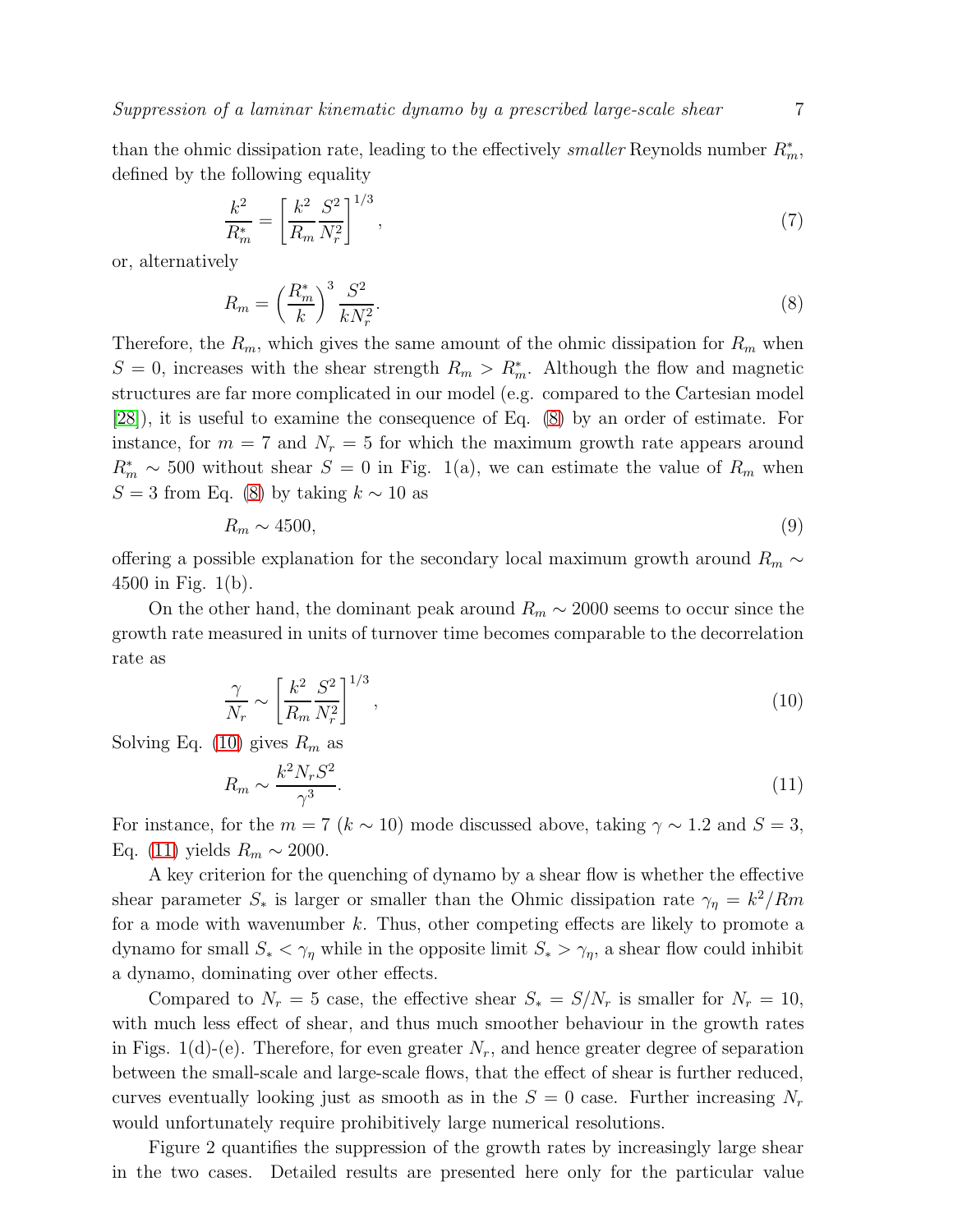

Figure 2: Growth rates as functions of shear parameter S, indicating the suppression of dynamo action for non-zero S. The left and right panels have  $N_r = 5$  and 10, respectively. Flow1 in the presence of purely radial shear  $\Omega_1$ , Flow2 in the **presence of purely latitudinal shear**  $\Omega_2$ , and azimuthal wavenumbers  $m = 5$  and 10 as indicated, and  $R_m = 1000$  throughout.

 $R_m = 1000$ , close to the peaks in Fig. 1. Other values of  $R_m$  behaved qualitatively the same. Similarly, only the two azimuthal wavenumbers  $m = 5$  and 10 are presented, but others were also examined and behaved similarly. The overall conclusion is again very clear; even moderate values of S immediately begin to suppress the growth rates, almost in a power law. As observed in Fig. 1, Fig. 2 also exhibits a narrow region of S with local maximum growth rate where the magnetic field is favourable to the growth despite the overall growth inhibition. This seems to be caused by resonance when the characteristic time scale  $(1/\omega = 1/N_r)$  of the small-scale cells matches the local advection time for mode k due to the shear flow across the cell  $|28|$  as

$$
N_r \sim kU_* = S(0.5/N_r),\tag{12}
$$

where the local mean flow across one single small cell is estimated as  $U_* = S(0.5/N_r)$  as there are  $N_r$  cells between  $r = [0.5, 1]$ . Note that Eq. [\(12\)](#page-7-0) holds when the Doppler-shift frequency vanishes  $(\omega - kU_*)$  = 0). For instance, solving Eq. [\(12\)](#page-7-0) for S for the case  $N_r = 5$  and  $m = 10$   $(k \sim 15)$ , we obtain  $S = 3 \sim 5$ , explaining the peak in Fig. 2(a). As is clear from Eq.  $(12)$ , the shear strength S required for the resonance increases quadratically with  $N_r$ , occurring for much larger  $S > 10$  for  $N_r = 10$ . This is why Fig.  $2(b)$  shows only the monotonic decrease in the growth rate with increasing  $|S|$ .

It is interesting also to note that positive and negative values of S yield similar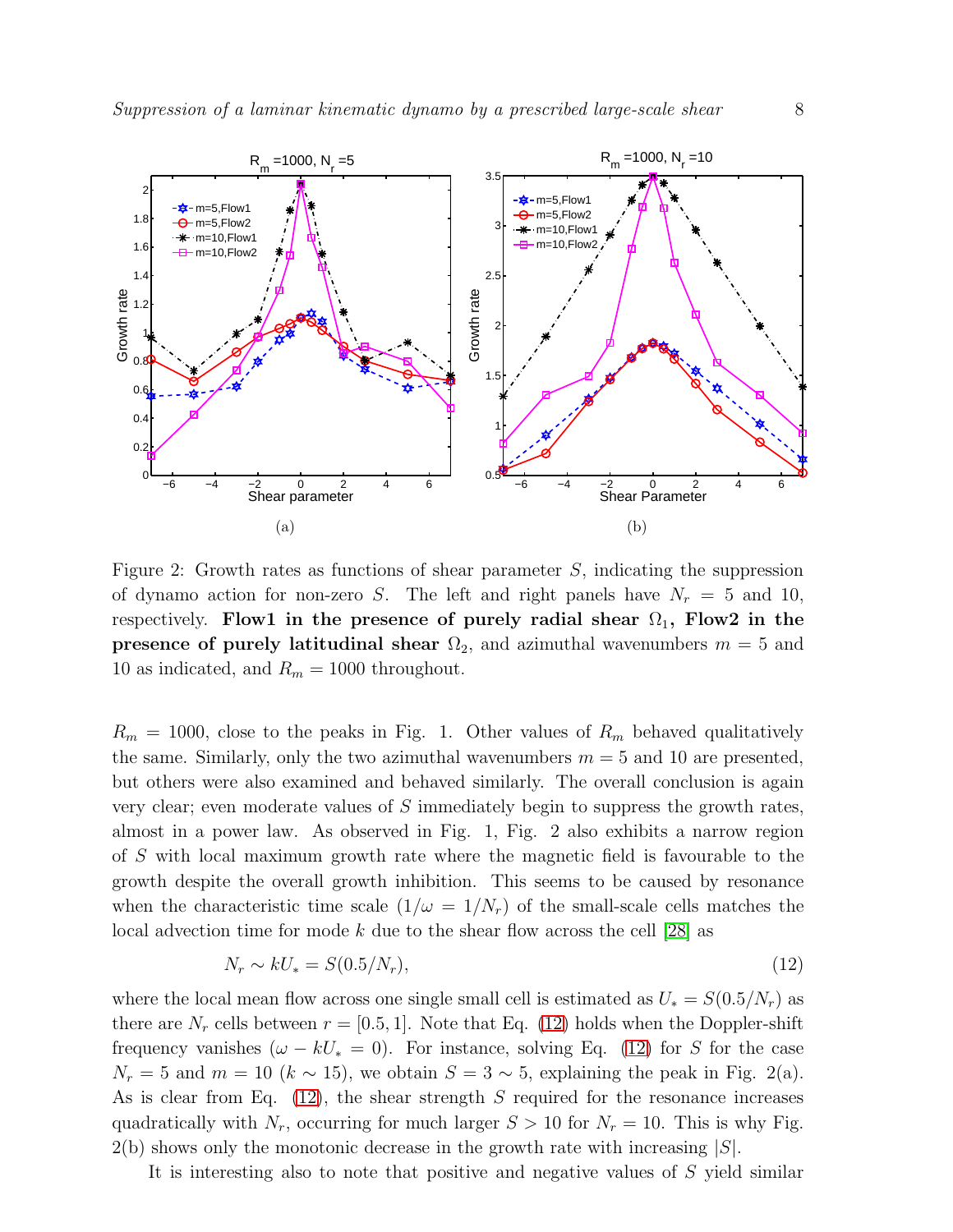results, but not identical. This indicates that even for  $N_r = 10$  the cells are not so small yet that the dynamo action of the overall pattern does not sense a distinction between the inner and outer edges of the shell (for Flow 1), or between more polar and more equatorial latitudes (for Flow 2)

Figure 3 shows examples of the spatial structure of the resulting eigenmodes. As



Figure 3: Meridional sections of  $B_{\phi}$  for  $N_r = 5$  (top row) and  $N_r = 10$  (bottom row). From left to right  $S = 0$  (so either  $\Omega_1$  or  $\Omega_2$ ), then  $\Omega_1$  and  $\Omega_2$ , respectively, at  $S = 3$ .  $R_m = 1000$  and  $m = 10$  in all cases. The difference between  $N_r = 5$  and 10 is clearly visible in terms of the different size structures, but the differences between  $S = 0$  and 3 are surprisingly little, given how strongly suppressed the growth rates already are.

expected, the field is organized into structures on the scale of the small-scale cells, and is also strongest at the mid-latitudes where the helicity is strongest. Considering how strongly the growth rates vary, the spatial structures vary surprisingly little.

Finally, Fig. 4 shows the energy spectra of these solutions in Fig. 3, as well as other values of S. Here we can see one clear difference between the two flows. Flow 1, with the purely radial shear, exhibits strong peaks at spherical harmonics  $l$  that are multiples of  $N_{\theta}$  (recall  $N_{\theta} = 20$  and 40 for  $N_r = 5$  and 10, respectively), reflecting the number of small-scale cells. In contrast, for Flow 2 with its latitudinal shear, these peaks have been largely smoothed out, and one obtains much more uniform spectra. Another feature that is particularly noticeable for  $N_r = 5$  is that increasing shear causes the spectra to drop off less rapidly; that is, shear promotes small-scale in the magnetic field, in agreement with [\[31,](#page-10-29) [26\]](#page-10-24).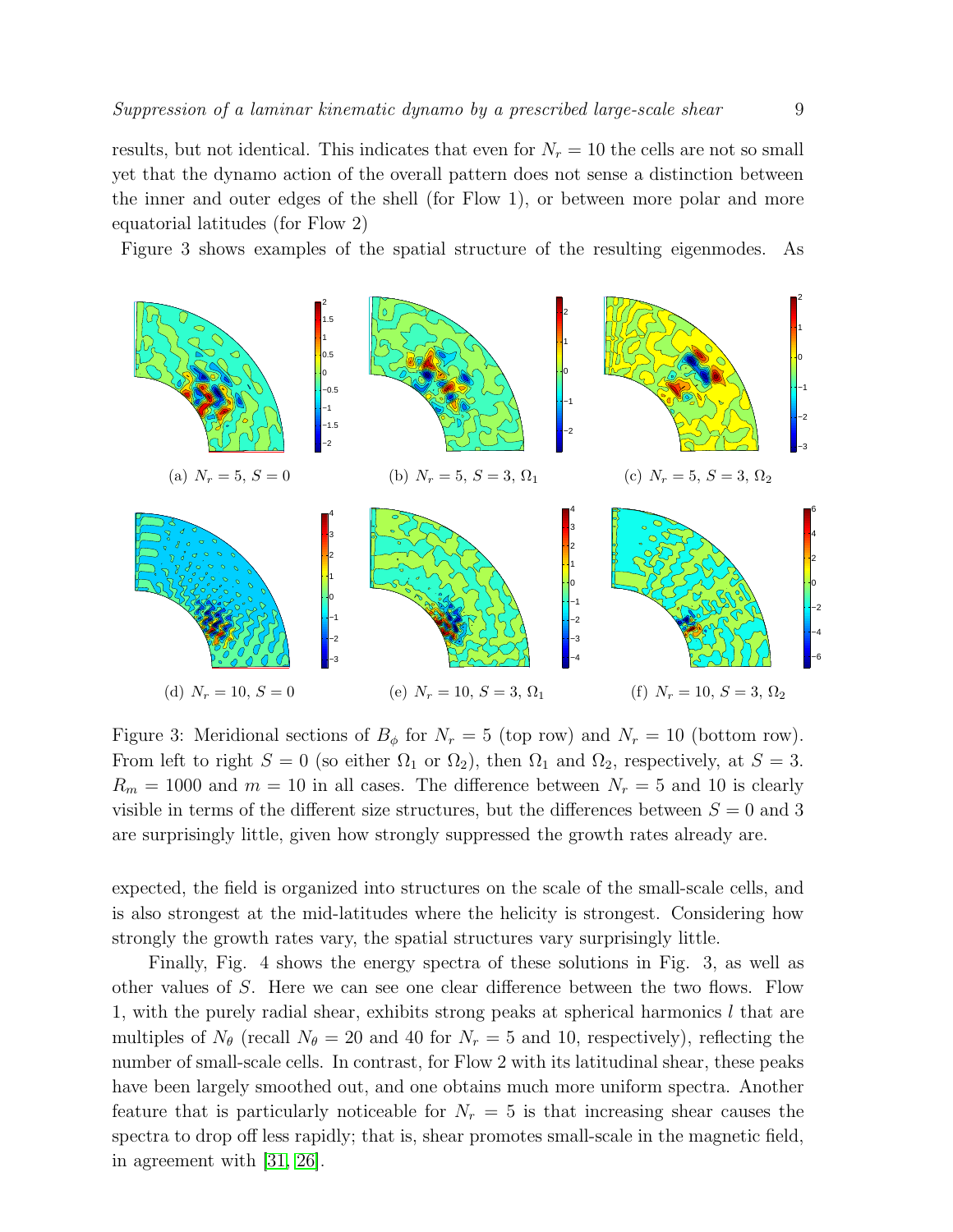<span id="page-10-3"></span><span id="page-10-2"></span><span id="page-10-1"></span><span id="page-10-0"></span>

<span id="page-10-23"></span><span id="page-10-22"></span><span id="page-10-21"></span><span id="page-10-20"></span><span id="page-10-19"></span><span id="page-10-18"></span><span id="page-10-17"></span><span id="page-10-16"></span><span id="page-10-15"></span><span id="page-10-14"></span><span id="page-10-13"></span><span id="page-10-12"></span><span id="page-10-11"></span><span id="page-10-10"></span><span id="page-10-9"></span><span id="page-10-8"></span><span id="page-10-7"></span><span id="page-10-6"></span><span id="page-10-5"></span><span id="page-10-4"></span>Figure 4: Energy spectra for magnetic field in the presence of shear  $\Omega_1$  and  $\Omega_2$  at  $N_r = 5$ and 10, and  $S = 0, 1, 3, 5, 7$  as indicated.

# <span id="page-10-26"></span><span id="page-10-25"></span><span id="page-10-24"></span>4. Conclusion

<span id="page-10-30"></span><span id="page-10-29"></span><span id="page-10-28"></span><span id="page-10-27"></span>We have seen in this work that at least for the small-scale flows considered here, the addition of a large-scale shear always suppresses the dynamo efficiency. There is thus no regime where the direct  $\omega$ -effect dominates over the more indirect disrupting influences of the shear. One important further direction for future work will be to take the small